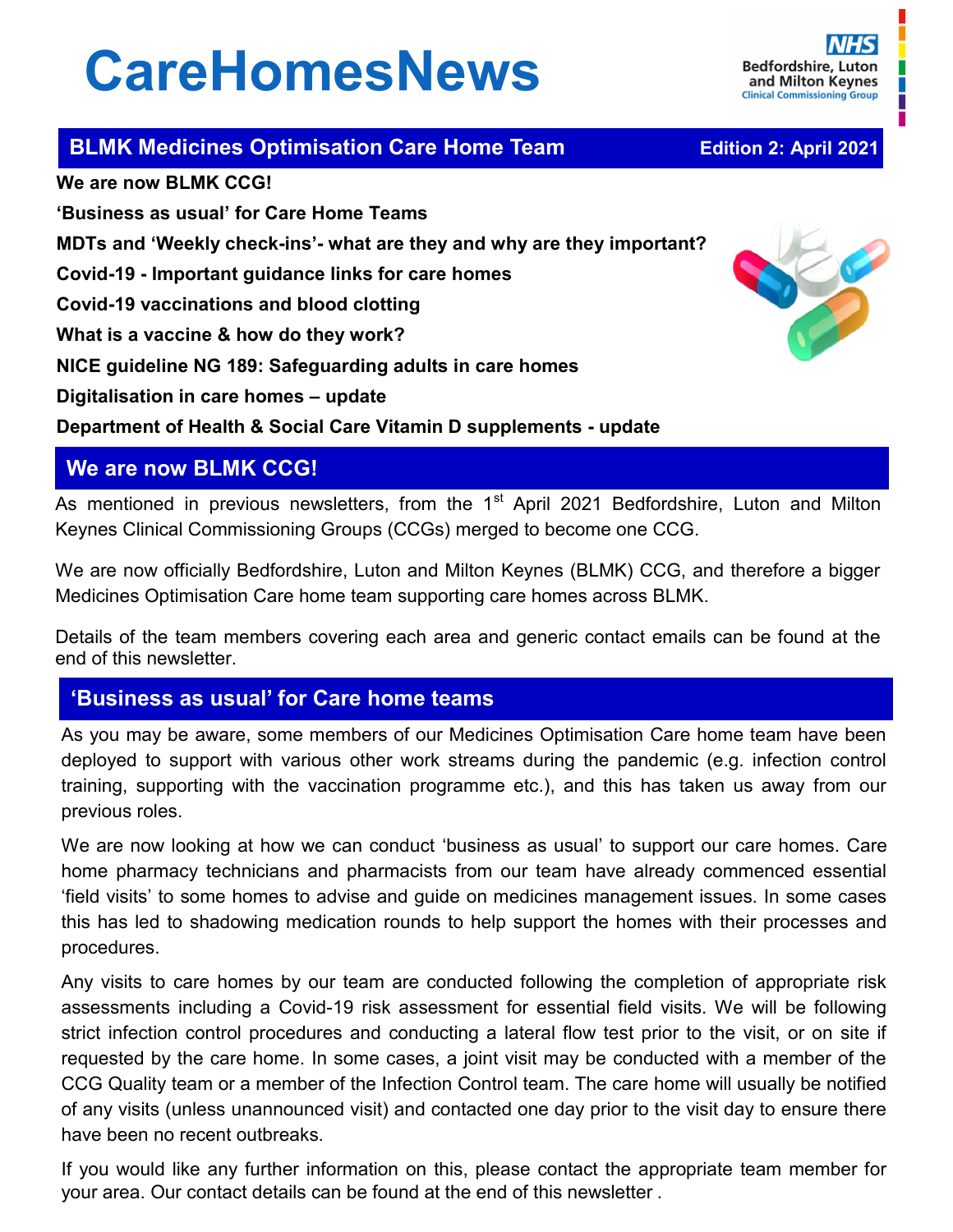# **MDTs and 'Weekly check ins'- What are they and why are they important?**

As part of the Network Contract DES published in October 2020, Primary Care Networks (PCN's) who have signed up to deliver this contract are required to have a weekly 'check-in' with care homes they are aligned to. PCNs as you may already know are a group of GP Practices.

#### **What is a weekly check in?**

Check-ins are conducted weekly and are managed by the care co-ordinator who will also document actions and outcomes.

A 'check-in' is a virtual call once a week usually including:

- A care co-ordinator
- PCN Aligned GP and/or Nurse
- A pharmacist
- Care home staff

Not all residents are discussed – it is a reactive identification process and below are some examples of residents who should be prioritised for discussion:

- $\Rightarrow$  New residents admitted to the home
- $\Rightarrow$  Residents with suspected COVID-19
- $\Rightarrow$  Residents discharged with COVID-19
- $\Rightarrow$  Residents who are deteriorating e.g. malnourished, falls, confusion, new symptoms, A&E attendance
- $\Rightarrow$  Unstable residents who require monitoring
- $\Rightarrow$  Residents who are End of Life

#### **What is a MDT?**

A Multidisciplinary Team (MDT) includes members from a wide range of healthcare professionals. This may include Falls teams, Mental health teams, Dietician and Pharmacist etc. The MDT makes full use of everyone's specialist knowledge and skills.

A Multidisciplinary team (MDT) approach is a proactive in-depth review of the residents within the care home attended by members of the MDT team as above and with the professionals who would usually attend a 'check-in'.

Staff who work in a care home know their residents far better than a visiting health professional, therefore care home staff are a key foundation and critical part of the MDT. The MDT is typically 1-2 hours depending on the size of the care home.

#### **Why are they important?**

Residents living in care homes should expect the same level of health care support and treatment as if they were living in their own home. This level of support can only be achieved through collaborative working.

With an MDT approach residents receive better, more co-ordinated and proactive care. Residents with long term conditions are more likely to have better outcomes, fewer hospital admissions and end of life care is more appropriately managed according to the resident's wishes.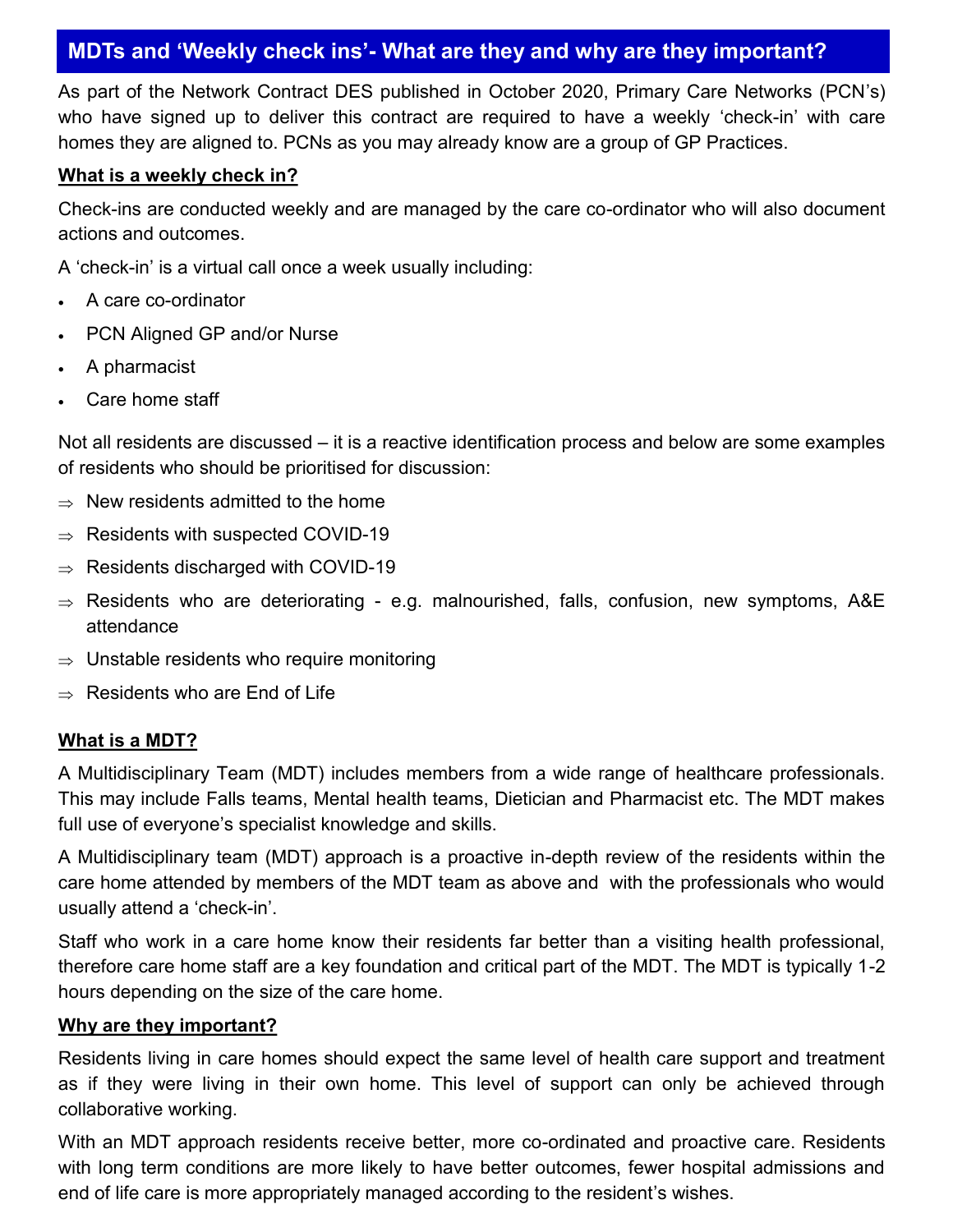## **COVID-19 - Important guidance links for care homes**

During these challenging times we are conscious that guidance is constantly changing and you may be receiving a lot of information from various sources. For this reason we have produced links (below) to a few of the key guidance documents, many of which have been recently updated:

**Coronovirus (COVID-[19\): admission and care of people in a care homes](https://www.gov.uk/government/publications/coronavirus-covid-19-admission-and-care-of-people-in-care-homes) British Geriatric Society – [Guidance on managing the Covid](https://www.bgs.org.uk/resources/covid-19-managing-the-covid-19-pandemic-in-care-homes)-19 pandemic in care homes COVID-[19: infection prevention and control \(IPC\)](https://www.gov.uk/government/publications/wuhan-novel-coronavirus-infection-prevention-and-control) [Coronavirus \(COVID](https://www.gov.uk/guidance/coronavirus-covid-19-getting-tested)-19): getting tested COVID-[19: how to work safely in care homes](https://www.gov.uk/government/publications/covid-19-how-to-work-safely-in-care-homes) Coronavirus (COVID-[19\): adult social care action plan](https://www.gov.uk/government/publications/coronavirus-covid-19-adult-social-care-action-plan) [COVID 19 Vaccination: guide for older adults](https://www.gov.uk/government/publications/covid-19-vaccination-guide-for-older-adults) [COVID 19 Vaccination: guide for healthcare workers](https://www.gov.uk/government/publications/covid-19-vaccination-guide-for-healthcare-workers/covid-19-vaccination-guide-for-healthcare-workers) [Safeguarding adults in care homes –](https://www.nice.org.uk/guidance/ng189) NICE Guidance \*New\* [Testing for professionals visiting care homes \\*New\\*](https://www.gov.uk/government/publications/coronavirus-covid-19-lateral-flow-testing-in-adult-social-care-settings/testing-for-professionals-visiting-care-homes)**

## **Covid-19 - vaccinations and blood clotting**

Recently there have been reports of very rare condition involving blood clots and unusual bleeding after vaccination. We have attached with this newsletter an information leaflet which has been produced by Public Health England and the NHS. We hope this information will help alleviate any concerns that you, your staff or residents may have.

We are continuing to make excellent progress with the care home vaccination programme across BLMK and many of the residents and staff have had, or will soon be having their second dose of the vaccination.

## **What is a vaccine & how do they work?**

A vaccine is a type of medicine that trains the body's immune system so that it can fight a disease it has not come into contact with before.

The human body has many ways of defending itself against disease-causing organisms (pathogens), such as bacteria and viruses, including the skin and mucus which act as physical barriers to prevent entry into the body. When a pathogen enters the body, our immune system recognises this as harmful and an immune response is triggered to attack the pathogen. Our immune system consists of cells, tissues and organs that work together to destroy the pathogen.

One of the ways the immune system fights off infection is by creating large proteins known as antibodies. These antibodies act as scouts, hunting down the infectious agent, and marking it for destruction by the rest of the immune system. Each antibody is specific to the bacteria or virus that is detected and these specific antibodies will remain in the immune system after the infection has gone. This means that if the same bacteria or virus is encountered in the future, your immune system has a 'memory' of it and is ready to quickly destroy it before you get sick and any symptoms can develop.

Vaccines contain an inactive, weakened or broken down form of the bacteria or virus you are being immunised against, meaning an immune response is triggered without actually giving you the disease. Your immune system will attack the harmless form of bacteria or virus from the vaccine and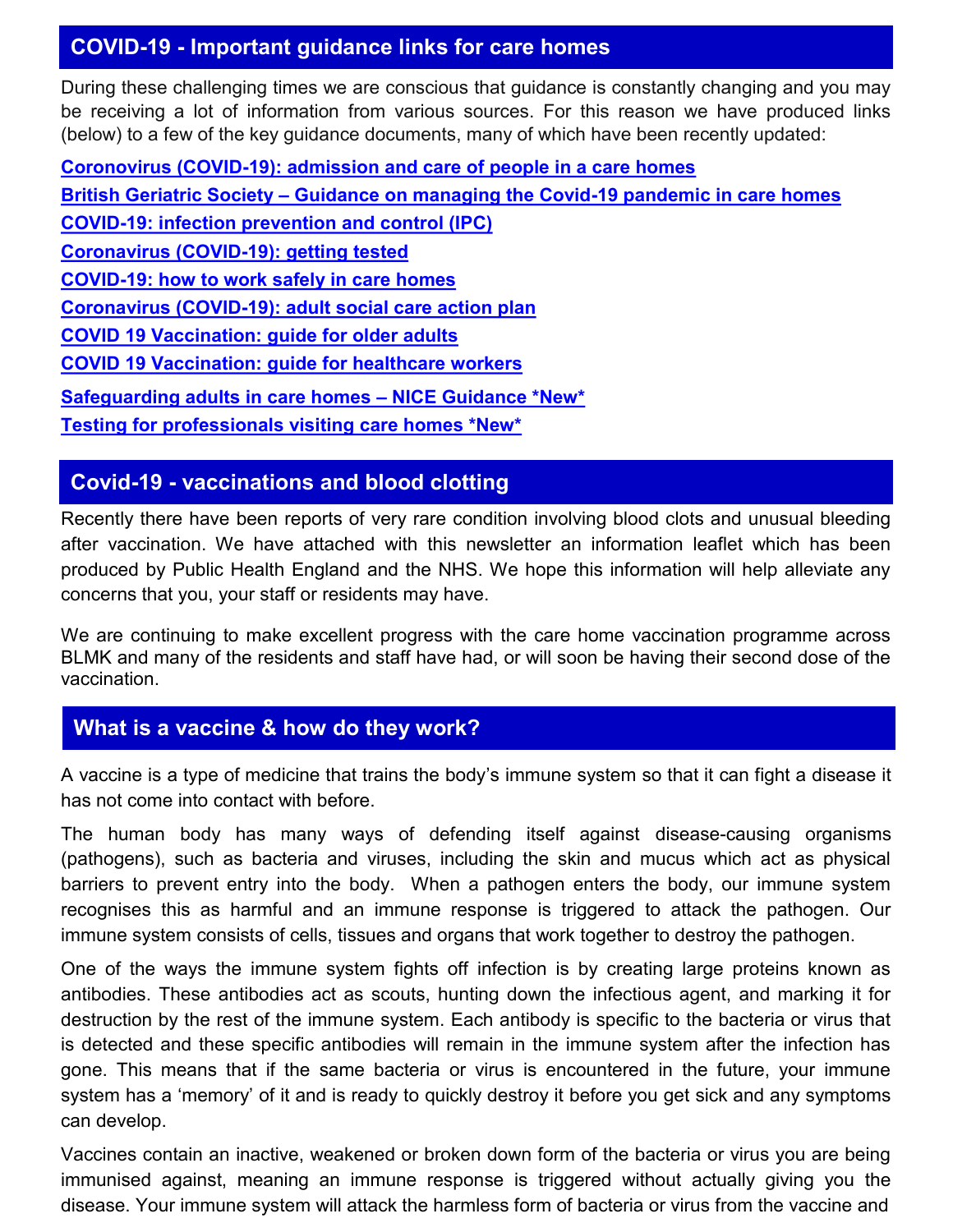will produce antibodies to fight it off. These specific antibodies, that your immune system produced to 'fight' the harmless form of bacteria or virus in the vaccine, will remain in your body ready to destroy the bacteria or virus should you ever become infected with the real pathogen.

## **How do the COVID-19 Vaccines work?**

The outside of the COVID-19 virus is studded with 'spike proteins' that the virus uses to gain entry to healthy human cells and make us ill. These spike proteins are the markers that our immune system uses to identify the cell as a potentially harmful intruder.

**First**, COVID-19 vaccines are administered into a muscle (usually the upper arm).

- **Pfizer-BioNTech® & Moderna®** The COVID-19 messenger RNA (mRNA) vaccines enters our cells and gives instructions for our cells to produce a harmless piece of the COVID-19 "spike protein".
- **Oxford-AstraZeneca® -** The Oxford Astra Zeneca vaccine contains the double stranded DNA of the COVID-19 spike protein transported in a weakened adenovirus (which are common viruses, known to cause things like the common cold).

(Please note: the Pfizer-BioNTech® and Oxford-AstraZeneca® are the two vaccines currently allocated to our local area)

**Next**, our immune system cells display the harmless COVID-19 spike protein on their cell surface. The rest of our immune system recognises that this spike protein doesn't belong there and launches an immune response against it. Our immune system produces antibodies to fight what it thinks is a virus. This is why you may feel unwell for a short time following your vaccine. The vaccine does not contain any actual virus, meaning it cannot give you COVID-19. Once the spike protein has been made/displayed, our bodies break down the vaccine and gets rid of it.

**At the end of the process**, our bodies have now learned how to produce antibodies against the COVID-19 spike protein. This means if you become infected with the COVID-19 virus in future, your immune system will recognise the spike protein on the virus surface and will launch an immune attack immediately, without having to learn how to produce the necessary antibodies. As a result, the immune response is more likely to be successful at fighting the virus and you are much less likely to become ill.



**Resources:**

[https://www.nhs.uk/conditions/coronavirus](https://www.nhs.uk/conditions/coronavirus-covid-19/coronavirus-vaccination/coronavirus-vaccine/)-covid-19/coronavirus-vaccination/coronavirus-vaccine/ [https://www.immunology.org/celebrate](https://www.immunology.org/celebrate-vaccines/public-engagement/guide-childhood-vaccinations/how-vaccines-work)-vaccines/public-engagement/guide-childhood-vaccinations/how-vaccines-work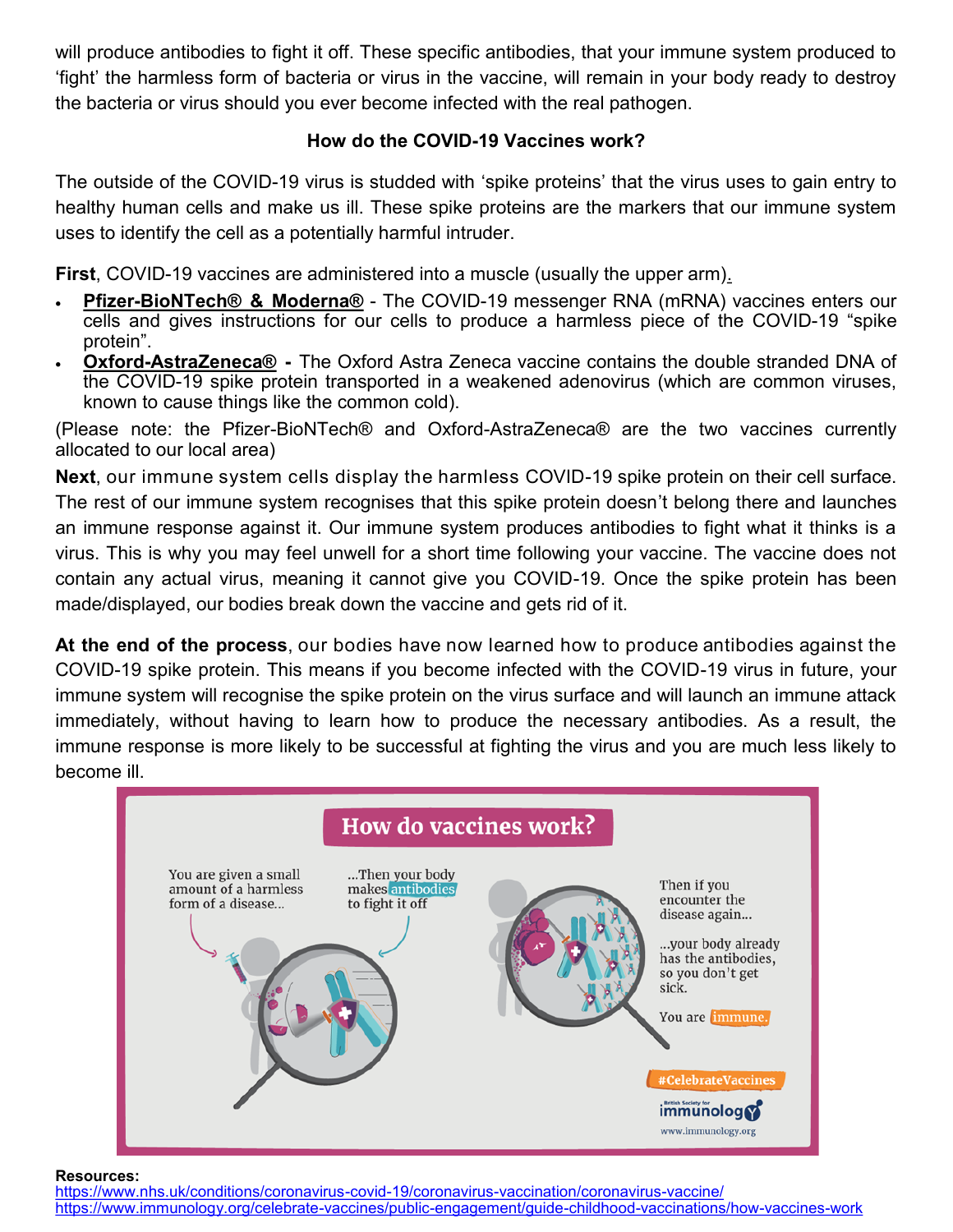## **NICE Guideline NG 189: Safeguarding adults in care homes**

This recently published guideline covers keeping adults in care homes safe from abuse and neglect. It includes potential indicators of abuse and neglect by individuals or organisations, and covers the safeguarding process from when a concern is first identified, through to section 42 safeguarding enquiries.

## **The guideline includes recommendations on:**

- policy;
- induction and training;
- care home culture and management;
- how to improve care home staff awareness of safeguarding and ensure people can report concerns when needed
- immediate actions to take if you consider or suspect abuse or neglect;
- how care home safeguarding leads and local authorities should respond to reports of abuse or neglect

Included in the guidance are two visual summaries (attached with newsletter) on the recommendations for indicators of individual and organisational abuse and neglect, showing the process to follow if you 'consider' or 'suspect' abuse or neglect.

The guidance can be found at **<https://www.nice.org.uk/guidance/NG189>**

## **Digitalisation in care homes - update**

## **Data Security & Protection Toolkit (DSPT):**

The DSPT toolkit is an annual self-assessment for health and care organisations, including care homes. This assessment shows what needs to be done to keep your residents and staff information safe, and to protect your homes from the risk of a data breach or cyber attack. The completed DSPT will help demonstrate that you meet CQC expectations of good data security practice and are handling information securely. It is also a pre-requisite for access to NHS systems such as NHSmail and Proxy access to GP records to allow ordering of repeat medication.

NHSX published changes in relation to the DSPT for adult social care providers and there is also additional national and local support available to homes through the 'Better Security, Better Care' programme. There is also the Digital Social Care helpline, which is open to all care providers for advice on the DSPT. It is open between 9am and 5pm Monday to Friday by calling 0208 133 3430 or by email on [help@digitalsocialcare.co.uk](mailto:help@digitalsocialcare.co.uk)

#### **Ordering medication online using proxy access:**

Our care home team continues to support the roll out of on-line ordering of repeat medication in care home settings. This process would allow you to order repeat medication on-line (via SystmOne) directly from the GP surgeries website once proxy access has been set up.

If you would like to know more about ordering medication via proxy access, please click on the link below to access NHE England guidance, or contact a member of our team:

**[Ordering medication using proxy access: Guidance for care homes, GP practices and](https://www.england.nhs.uk/ourwork/clinical-policy/ordering-medication-using-proxy-access/)  [community pharmacies](https://www.england.nhs.uk/ourwork/clinical-policy/ordering-medication-using-proxy-access/) - [https://www.england.nhs.uk/ourwork/clinical](https://www.england.nhs.uk/ourwork/clinical-policy/ordering-medication-using-proxy-access/)-policy/ordering[medication](https://www.england.nhs.uk/ourwork/clinical-policy/ordering-medication-using-proxy-access/)-using-proxy-access/**

#### **NHS.net email:**

CCGs and the Local authorities have been working with care homes to set up shared/generic email addresses as part of a national NHS mail fast track programme in response to Covid-19.